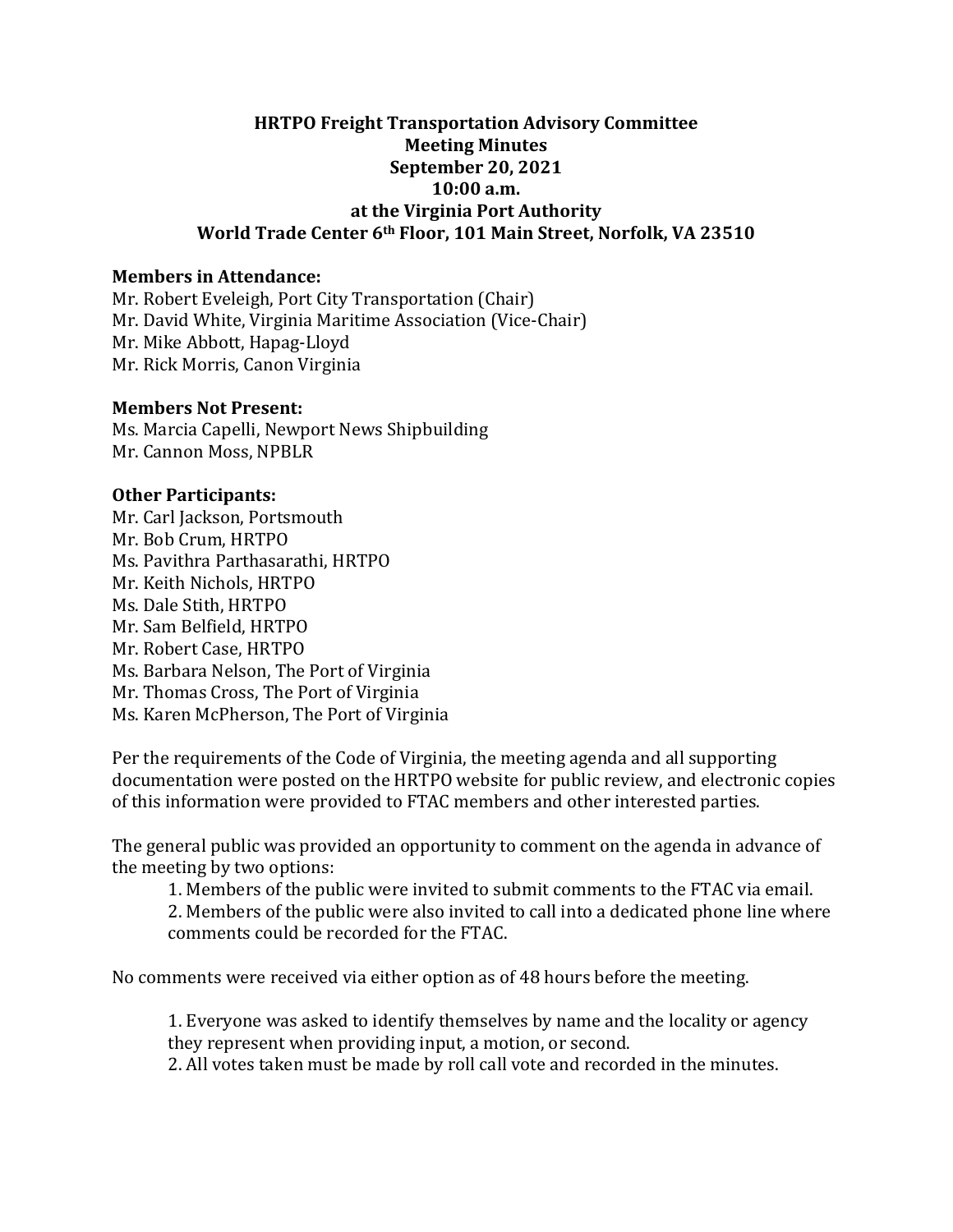## **AGENDA ITEM #1: CALL TO ORDER**

The meeting was called to order at approximately 10:00 a.m. by Mr. Nichols, HRTPO Principal Transportation Engineer.

# **AGENDA ITEM #2: FTAC OFFICERS ELECTION**

Mr. White moved to nominate Mr. Eveleigh as Chair of FTAC. The committee voted unanimously to appoint Mr. Eveleigh as the new Chair and Mr. White as Vice-Chair.

## **AGENDA ITEM #3: PUBLIC COMMENTS**

### **A. Public Comment Period** *(limit 3 minutes per individual)*

There were no public comments offered.

### **B. Submitted Public Comments**

There were no public comments submitted.

### **AGENDA ITEM #4: APPROVAL OF AGENDA**

Mr. Eveleigh moved to approve the agenda with Mr. White seconding the motion. The agenda was approved.

### **AGENDA ITEM #5: MINUTES**

A summary of minutes from the FTAC meeting held on May 4, 2021 were made available. Mr. Eveleigh noted he would like to amend the minutes to refer to members by their legal first name and preferred salutation. The amended minutes were moved by Mr. White and seconded by Mike Abbott. The amended minutes were approved.

### **AGENDA ITEM #6: FEDERAL INFRASTRUCTURE PROGRAM**

Mr. Crum detailed ongoing discussions regarding the federal infrastructure bill and highlighted the collaboration and consensus among regional partners to identify infrastructure priorities for Hampton Roads. The Infrastructure Investment and Jobs Act would provide additional funding for various transportation infrastructure projects including roads, bridges, rail, ports, airports, and transit. Mr. Crum emphasized that our collaboration has been our advantage when discussing the legislation with our federal representatives. Other regions throughout the U.S, including Nashville, TN and Austin, TX, have looked to learn more about how we have organized and positioned ourselves to take advantage of this legislation. If the legislation does pass, we're going to have to apply and compete for those available funds.

### **AGENDA ITEM #7: HRPDC/HRTPO LEGISLATIVE AGENDA**

Mr. Crum detailed the progress in cultivating a legislative agenda for the upcoming General Assembly session in January of 2022. He mentioned that when we speak in a unified voice it bodes well. Mr. Crum then detailed the formation of a joint TPO/PDC legislative committee and certain priorities the agenda will include like the commonwealth flooding board, offshore wind development fund, site-readiness for economic development, school construction, broadband, and specific transportation initiatives. The transportation initiatives specifically include finishing I-64 widening between Richmond and Hampton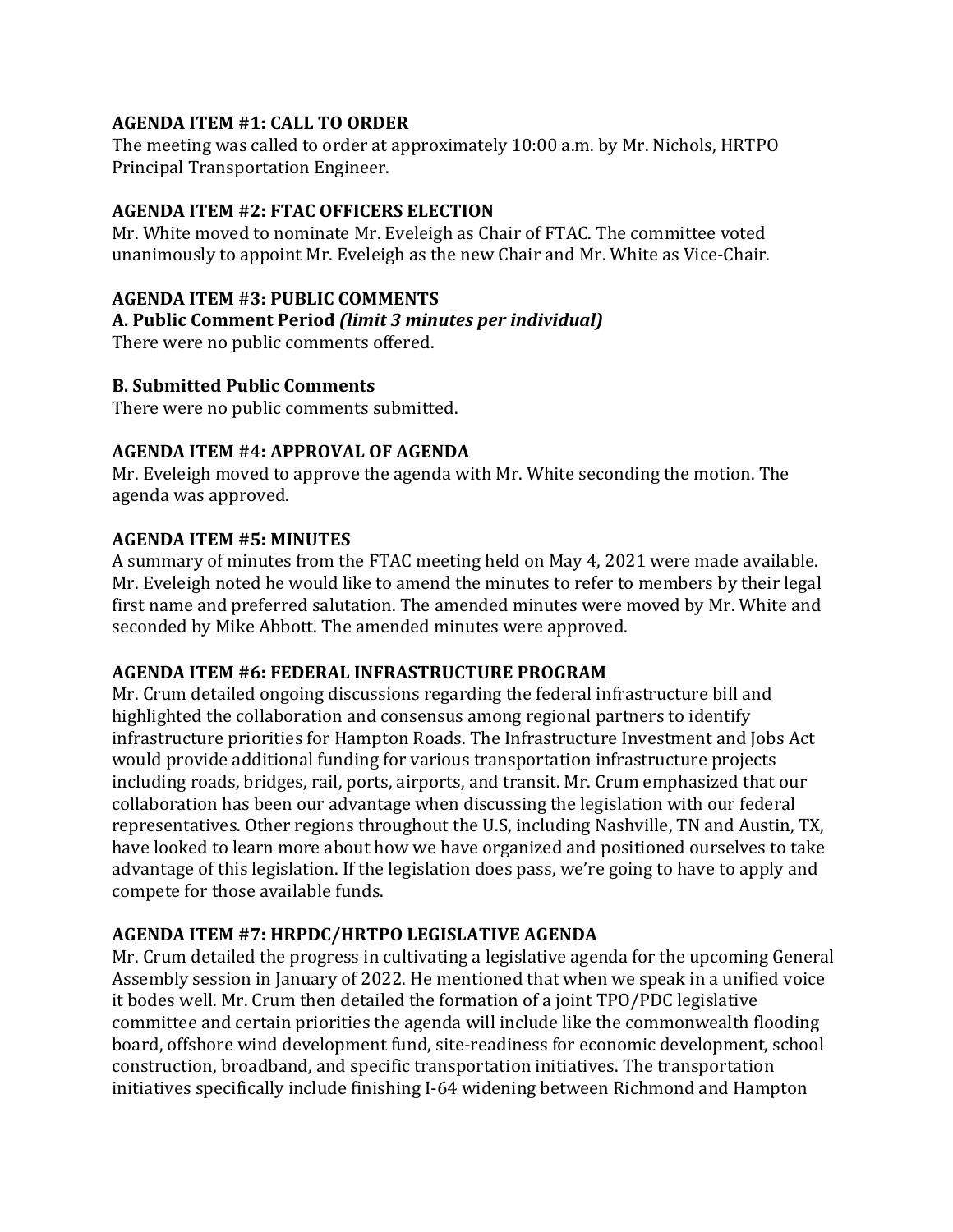Roads, the Elizabeth River Crossing and the tolls associated with it, as well as improved passenger rail service throughout the Commonwealth.

# **AGENDA ITEM #8: HRTPO REGIONAL GATEWAY STUDY UPDATE**

HRTPO staff provided an update regarding the regional gateway. Mr. Crum emphasized the need to be strategic and focused on our particular region. Mr. Nichols mentioned that currently I-64 and Rt. 58 are #1 and #2 in terms of traffic and volume but it will be interesting to see what changes as improvements are completed on I-64 with the HRBT widening and Segments I, II, and III completed in the coming years. Ms. McPherson made the point that it's worth looking at where economic distribution centers are along the corridors to help make decisions. Mr. White mentioned it would be worth looking at safety improvements between corridors as well.

# **AGENDA ITEM #9: STATEWIDE FREIGHT ADVISORY COMMITTEE - UPDATE**

Mr. David White, Statewide FAC Chair, provided an update to the FTAC on this item. The last meeting was held on June 9, 2021. Topics included confirming the charter, which was tabled until a later date. The statewide FAC is not going to be considered a public body. Members learned more about freight planning from a federal perspective. Going forward, they will hear presentations from the railroads, look to approve the charter, and host a discussion regarding the re-designation of the primary highway freight system.

# **AGENDA ITEM #10: PRIMARY HIGHWAY FREIGHT SYSTEM (PHFS) REDESIGNATION**

Mr. Keith Nichols briefed the FTAC on this item. The Fixing America's Surface Transportation (FAST) Act designated the Primary Highway Freight System (PHFS), which is a network of highways intended to reflect the most critical highway portions of the U.S. freight transportation system. In Hampton Roads, the PHFS only includes portions of I-64, I-664, and selected Intermodal Connectors. Ms. Nelson mentioned that this was our opportunity for us to state what our needs are given our position as a freight advisory committee and that these designations determine where money is spent. Mr. White inquired whether there should be criteria towards economic contribution included given that 50% of traffic passing through Virginia contributes to economic well-being of VA. Mr. Eveleigh moved and Mr. Abbott seconded to recommend designating I-64 between Battlefield Boulevard and I-664/Bowers Hill and I-664 between I/64/Bowers Hill and Terminal Avenue as Critical Urban Freight Corridors and that if additional mileage becomes available that the VA-164 corridor from the Western Freeway to I-664 and US 58 corridor to be considered for CUFC designation to the statewide freight advisory committee. Additionally, Mr. Eveleigh moved and Mr. Abbott seconded that economic contribution be considered in evaluating each of these submissions. Both motions passed unanimously.

# **AGENDA ITEM #11: HAMPTON ROADS 2045 LONG-RANGE TRANSPORTATION PLAN: PLAN ADOPTION**

Ms. Dale Stith briefed the FTAC on this item. On June 17, 2021, the HRTPO Board adopted the Hampton Roads 2045 Long-Range Transportation Plan (LRTP). The 2045 LRTP was developed over a 5-year period through a collaborative process involving many regional